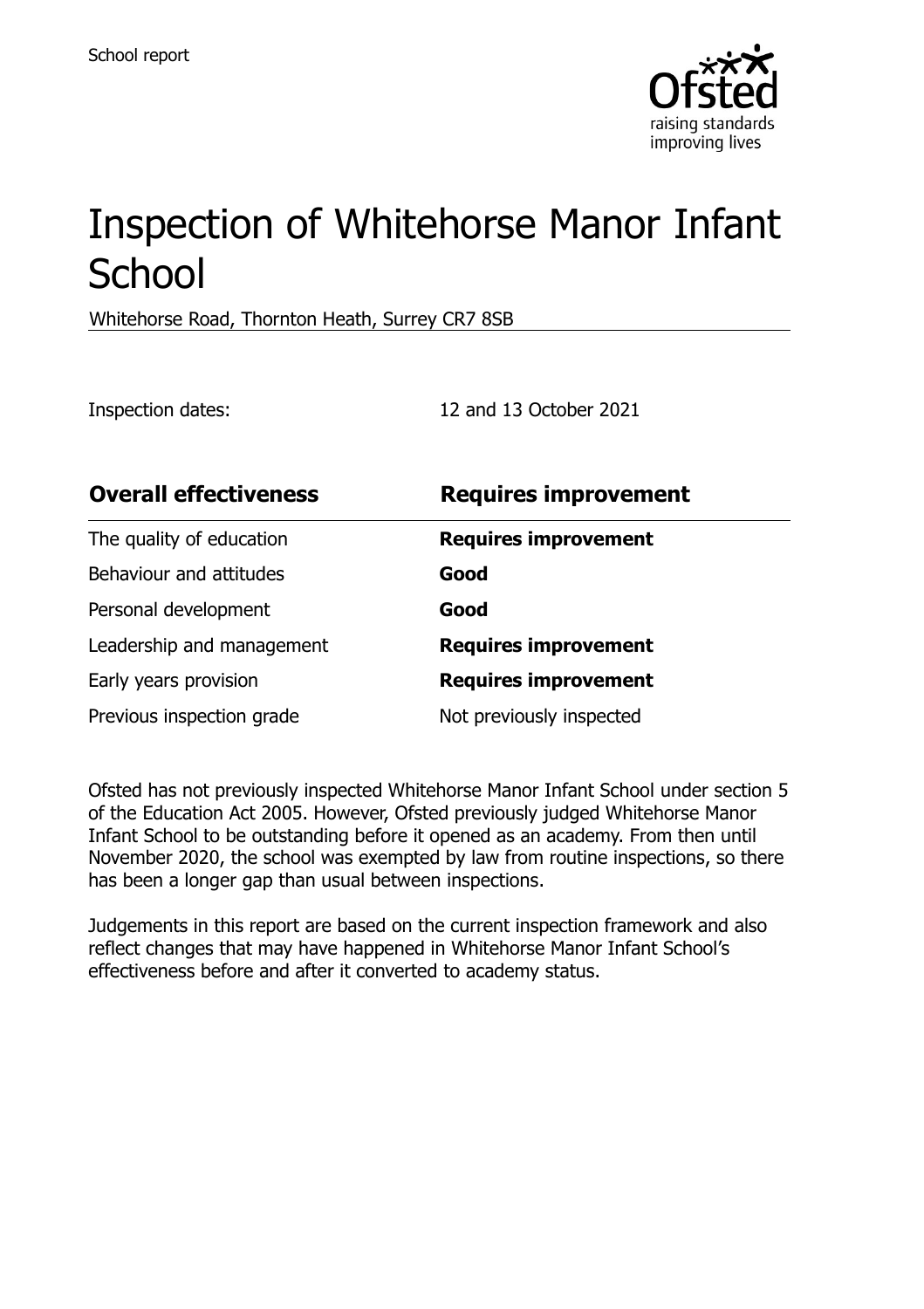

# **What is it like to attend this school?**

Pupils enjoy attending Whitehorse Manor Infant School. Staff know pupils very well. Pupils are safe and cared for. Staff and pupils develop positive relationships as part of the community of 'Pegasus People'. Staff help pupils to put the Pegasus' values into practice, such as caring for each other and celebrating achievements. Pupils behave well and only occasionally lose focus in lessons. Pupils do not experience bullying at this school. Teachers help them to resolve any minor disagreements quickly.

Pupils enjoy a broad range of experiences in school. They have lots of after-school clubs to choose from. They enjoy the trips that are planned to bring the curriculum to life, such as visits to Hampton Court.

Pupils show resilience and are keen to learn. Leaders and staff are ambitious for pupils and what they want pupils to learn. However, some pupils do not receive enough support to help them access the curriculum successfully. This is particularly the case for pupils with special educational needs and/or disabilities (SEND).

Pupils enjoy the stories and books that adults share with them. However, the reading curriculum does not help all pupils build up their phonics knowledge and use this when reading. This means that some weaker readers struggle to develop accuracy or fluency in their reading.

## **What does the school do well and what does it need to do better?**

Leaders and staff want the best for pupils in every respect. A broad curriculum is in place. Leaders have created logically sequenced plans in most subjects, including mathematics, science, history and geography. In the early years, the curriculum is well sequenced and is themed around stories and books. This helps children to develop a love of stories and poetry.

However, teaching of the curriculum is not helping all pupils across the school to learn, remember and build on their knowledge in all subjects. Leaders have not worked together effectively to make sure that some lower-attaining pupils, or those with SEND, can access the curriculum. Teachers have not routinely received support with providing work that builds on what these pupils know and can do.

Reading is a clear priority in the school. However, the reading curriculum does not help all pupils to make progress. Assessments undertaken in the early years are not fully taken account of when pupils move to Year 1. Teachers do not use assessment well to adapt the new phonics programme and ensure that teaching is at the right level for all pupils. This inhibits the progress pupils make in learning to read.

Leaders have invested in appropriate reading resources and books. These match well to the phonics programme that they have implemented. However, some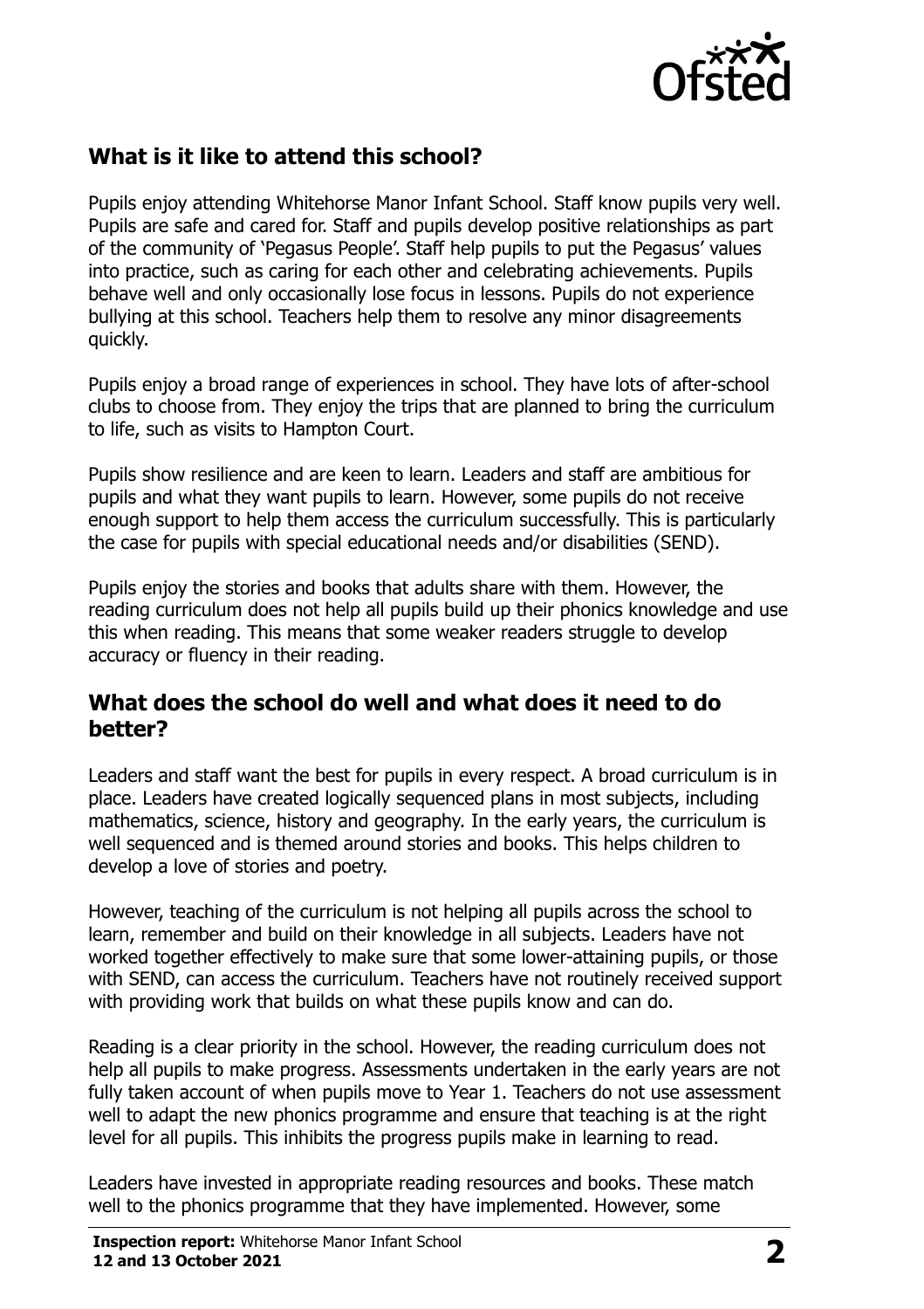

teachers are not skilled in matching books to pupils' phonics knowledge. This means that weaker readers, including some pupils with SEND, struggle to apply their phonics skills and read accurately.

Pupils who are struggling to read receive extra help. However, catch-up sessions do not relate precisely enough to the most important knowledge or skills that pupils need to catch up on. Not all adults have the expertise in teaching pupils at the very earliest stages of reading. Leaders have not monitored the quality or impact of these sessions accurately.

Pupils behave well. Right from the start in the early years, adults support children in learning how to communicate well. This helps children to learn and play together. These positive attitudes to learning and to each other develop across the school. Playtimes are fun and pupils enjoy the activities on offer. Any minor conflicts are sorted out swiftly. Pupils are resilient and they try hard. However, sometimes pupils lose focus in lessons. This is usually when their work is too difficult and does not build on what they already know.

Leaders and staff work hard to promote the personal development of pupils. Pupils' achievements are celebrated. Pupils faces lit up during the inspection when they were given stickers for doing well, and when they talked about how proud they were to be school councillors. Pupils are tolerant and respectful and show that they know the difference between right and wrong.

Leaders, trustees and members of the local academy council are mindful of staff workload and considerate of staff well-being. Staff feel valued and supported. They appreciate the training they receive from leaders within the school and across the trust. However, staff have not received training on how to adapt their teaching to make sure that pupils with SEND and lower-attaining pupils fully access the curriculum.

Trustees and the school's local academy council check the work of leaders and support their work. However, they do not have an entirely accurate view on the quality of education provided. They have not held leaders to account in enough depth to understand how well the curriculum is being taught, particularly in reading and for those pupils with SEND.

## **Safeguarding**

The arrangements for safeguarding are effective.

Leaders and staff keep a watchful eye on the safety and well-being of their pupils. They have a detailed knowledge of their most vulnerable families. Training ensures that staff have a clear understanding of potential risks to children.

Leaders respond swiftly and effectively to any concerns raised by staff. Leaders are relentless in pursuing the right support for their pupils from outside agencies.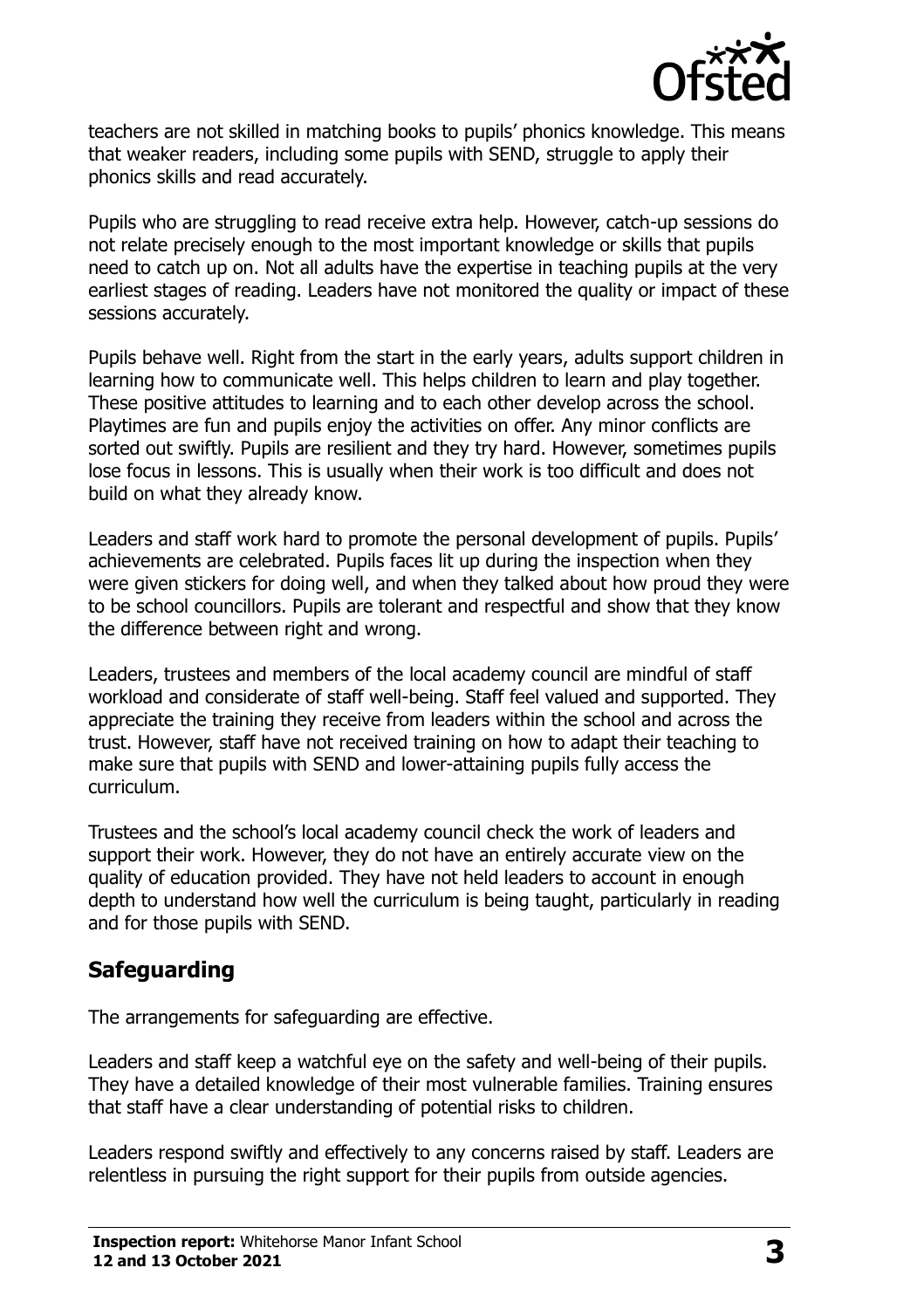

The curriculum is effective in helping pupils understand how to keep themselves safe, including when online. Pupils trust staff and know they will be listened to if they have any concerns.

Leaders make sure that all relevant checks are made when staff are recruited.

## **What does the school need to do to improve?**

#### **(Information for the school and appropriate authority)**

- Curriculum plans are ambitious and logically sequenced. However, in practice, teaching of the curriculum does not ensure that all pupils, including those with SEND, develop the knowledge mapped out in curriculum plans. Leaders need to make clear how teachers and staff can make adaptations and ensure that all pupils learn successfully. This includes providing staff with effective guidance and training on how to help all pupils build well on their prior learning, including in reading.
- Staff worked hard to implement a new phonics programme at the start of the year. The programme does not enable all pupils to learn to read as quickly as possible. Pupils in each year group are taught the same sounds at the same time, irrespective of their existing phonics knowledge. Some staff lack the expertise to select suitable reading books and help those pupils who need to catch up. Leaders need to review the phonics programme so that all pupils build up their phonics knowledge securely. Training for staff has begun but not been completed. Leaders should make sure that all staff have the expertise to support pupils' development as confident, fluent readers.
- Teachers value the training they have received from leaders. Further training to help them adapt teaching and to match texts to pupils' phonic knowledge is now needed. Additional catch-up sessions are not always taught by staff who are confident in teaching phonics and early reading. This needs to be reviewed by leaders so that lower-attaining pupils and those with SEND receive the help they need to learn and achieve well.
- Leaders at all levels have worked hard to implement a revised curriculum. However, leaders and members of the academy council do not have an accurate view of the impact of this curriculum on all pupils. Leaders' monitoring and evaluation activities need to focus more precisely on this.

## **How can I feed back my views?**

You can use [Ofsted Parent View](http://parentview.ofsted.gov.uk/) to give Ofsted your opinion on your child's school, or to find out what other parents and carers think. We use information from Ofsted Parent View when deciding which schools to inspect, when to inspect them and as part of their inspection.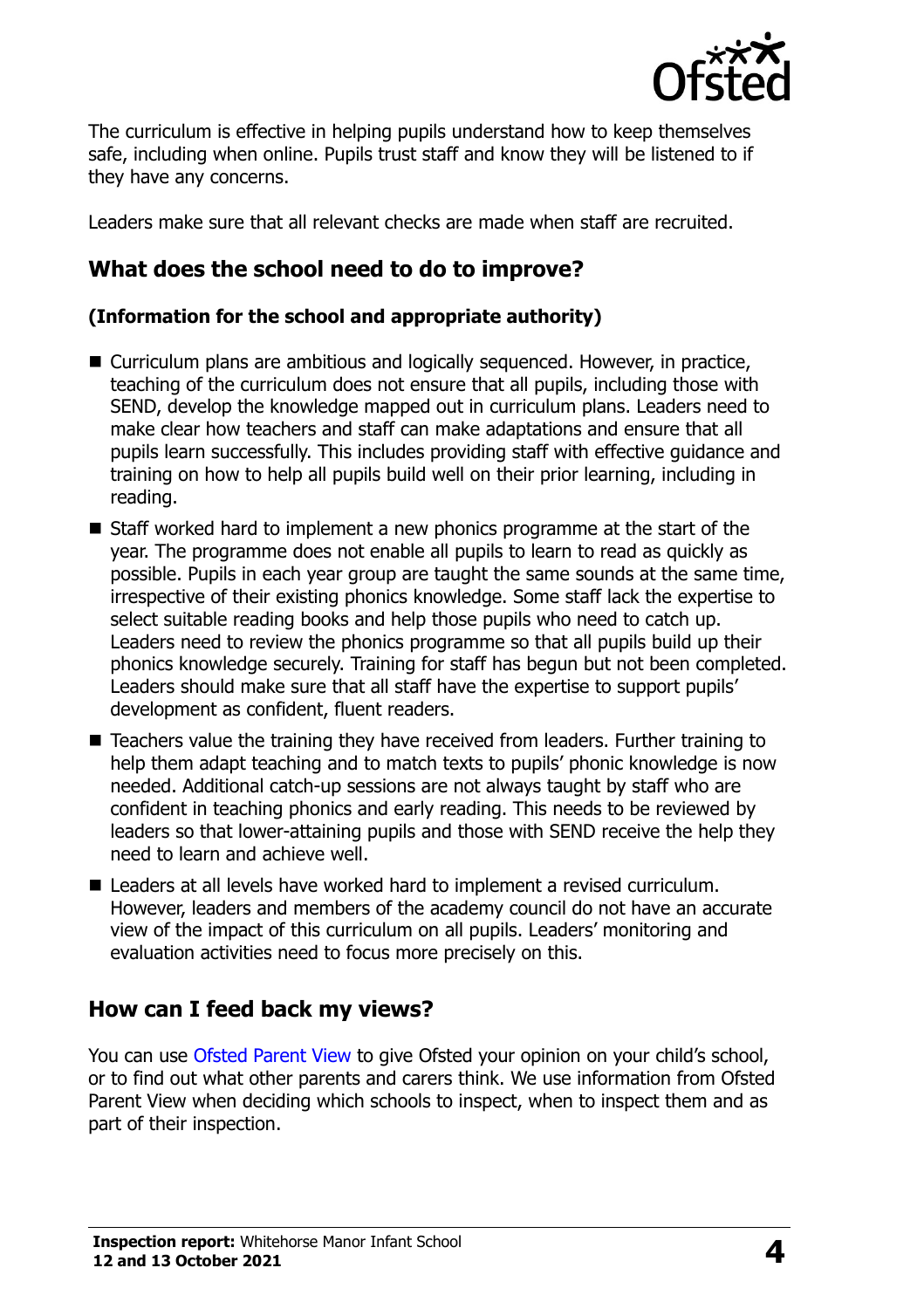

The Department for Education has further quidance on how to complain about a school.

If you are the school and you are not happy with the inspection or the report, you can [complain to Ofsted.](http://www.gov.uk/complain-ofsted-report)

# **Further information**

You can search for [published performance information](http://www.compare-school-performance.service.gov.uk/) about the school.

In the report, '[disadvantaged pupils](http://www.gov.uk/guidance/pupil-premium-information-for-schools-and-alternative-provision-settings)' refers to those pupils who attract government pupil premium funding: pupils claiming free school meals at any point in the last six years and pupils in care or who left care through adoption or another formal route.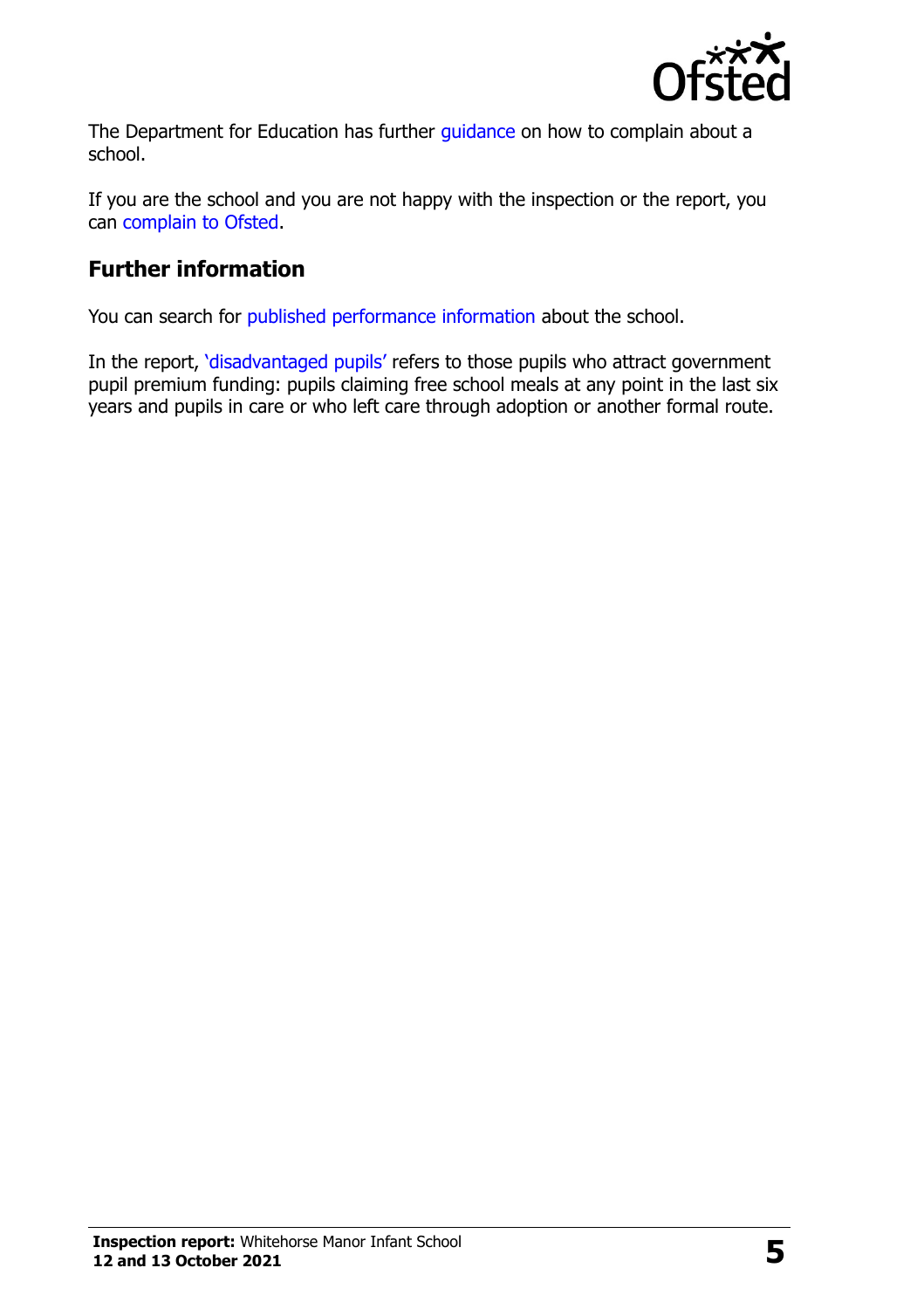

# **School details**

| Unique reference number             | 136564                                                                |
|-------------------------------------|-----------------------------------------------------------------------|
| <b>Local authority</b>              | Croydon                                                               |
| <b>Inspection number</b>            | 10199379                                                              |
| <b>Type of school</b>               | Infant                                                                |
| <b>School category</b>              | Academy converter                                                     |
| Age range of pupils                 | $3$ to $7$                                                            |
| <b>Gender of pupils</b>             | Mixed                                                                 |
| Number of pupils on the school roll | 360                                                                   |
| <b>Appropriate authority</b>        | Board of trustees                                                     |
| <b>Chair of trust</b>               | <b>Richard Hill</b>                                                   |
| <b>Headteacher</b>                  | Sharon Russell (Head of School)                                       |
| Website                             | www.pegasusacademytrust.org                                           |
| Date of previous inspection         | Not previously inspected under section 5<br>of the Education Act 2005 |

## **Information about this school**

- $\blacksquare$  The school has converted to academy status since the time of its previous inspection in 2007.
- Three classes are housed on an additional site at 129-133 Brigstock Road, Thornton Heath CR7 7JN.
- $\blacksquare$  The school does not use any alternative provision.

## **Information about this inspection**

The inspectors carried out this inspection under section 5 of the Education Act 2005.

This was the first routine inspection the school received since the COVID-19 pandemic began. Inspectors discussed the impact of the pandemic with school leaders and have taken that into account in their evaluation.

■ Inspectors held meetings with the executive headteacher, head of school, head of site, deputy headteacher and other senior leaders. Inspectors met with members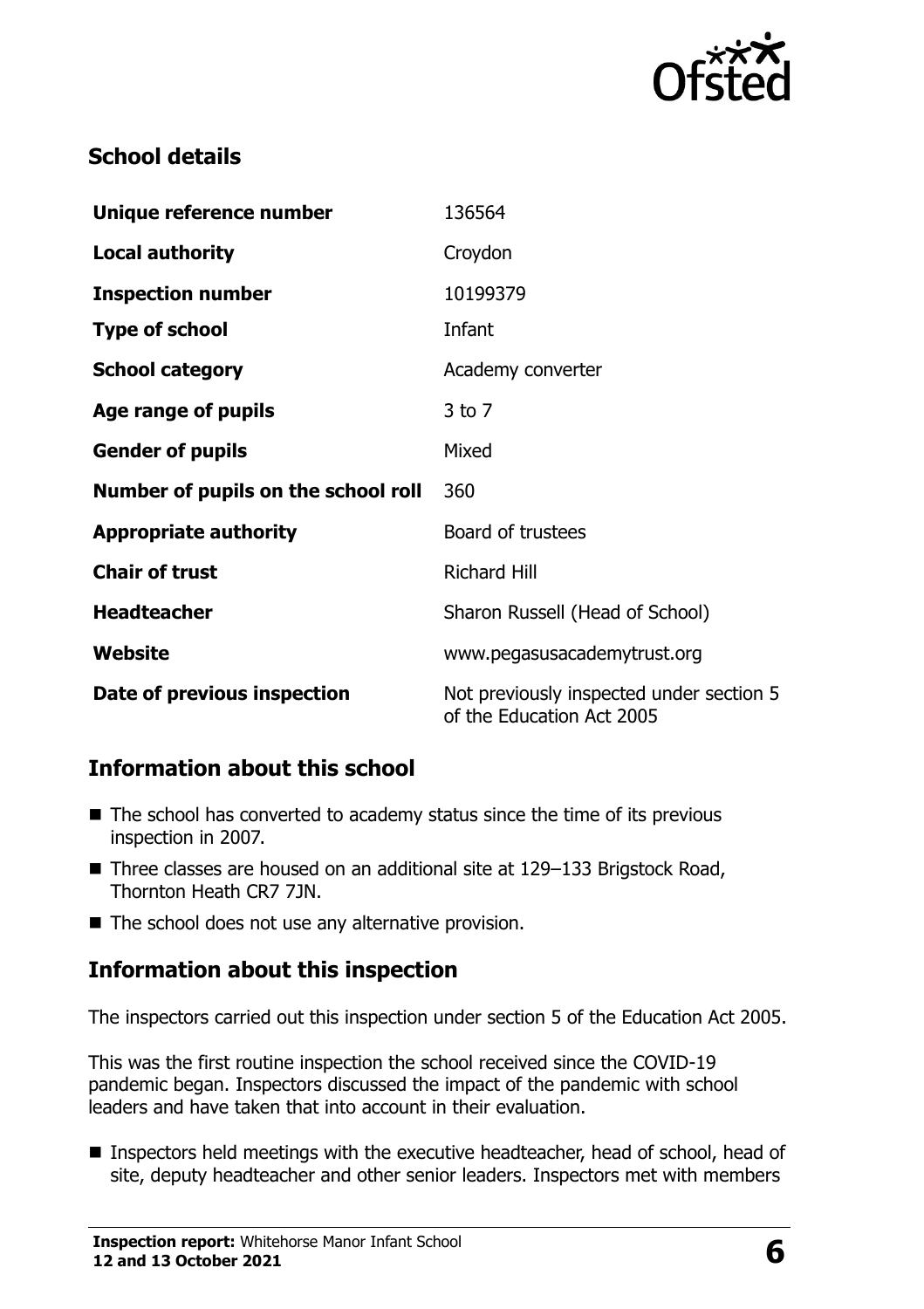

of the board of trustees, including the local authority representative. An inspector held a virtual meeting with the local academy board.

- Inspectors carried out deep dives in these subjects: early reading, mathematics, history and geography. For each deep dive, inspectors spoke with curriculum leaders, looked at subject plans and visited lessons. Inspectors held discussions with pupils and looked at their work. Inspectors also looked at the plans and spoke with leaders about some other curriculum subjects.
- Inspectors checked the single central record of staff suitability. Inspectors met with leaders responsible for safeguarding. Inspectors reviewed case records and other safeguarding documentation.
- **Inspectors held meetings with groups of pupils. They spoke with pupils informally** during breaktimes and lunchtimes.
- Inspectors met with groups of staff and also reviewed the responses to the survey for staff.
- **Inspectors met with parents at the start of the day. Inspectors reviewed the 12** responses to Ofsted Parent View, and eight written comments.

#### **Inspection team**

Ruth Dollner, lead inspector **Her Majesty's Inspector** Jonathan Newby **Constanting Constanting Constanting Constanting Constanting Constanting Constanting Constanting Constanting Constanting Constanting Constanting Constanting Constanting Constanting Constanting Constanting Co** Kanwaljit Singh **Contact Single Contact Contact Contact Contact Contact Contact Contact Contact Contact Contact Contact Contact Contact Contact Contact Contact Contact Contact Contact Contact Contact Contact Contact Contac**